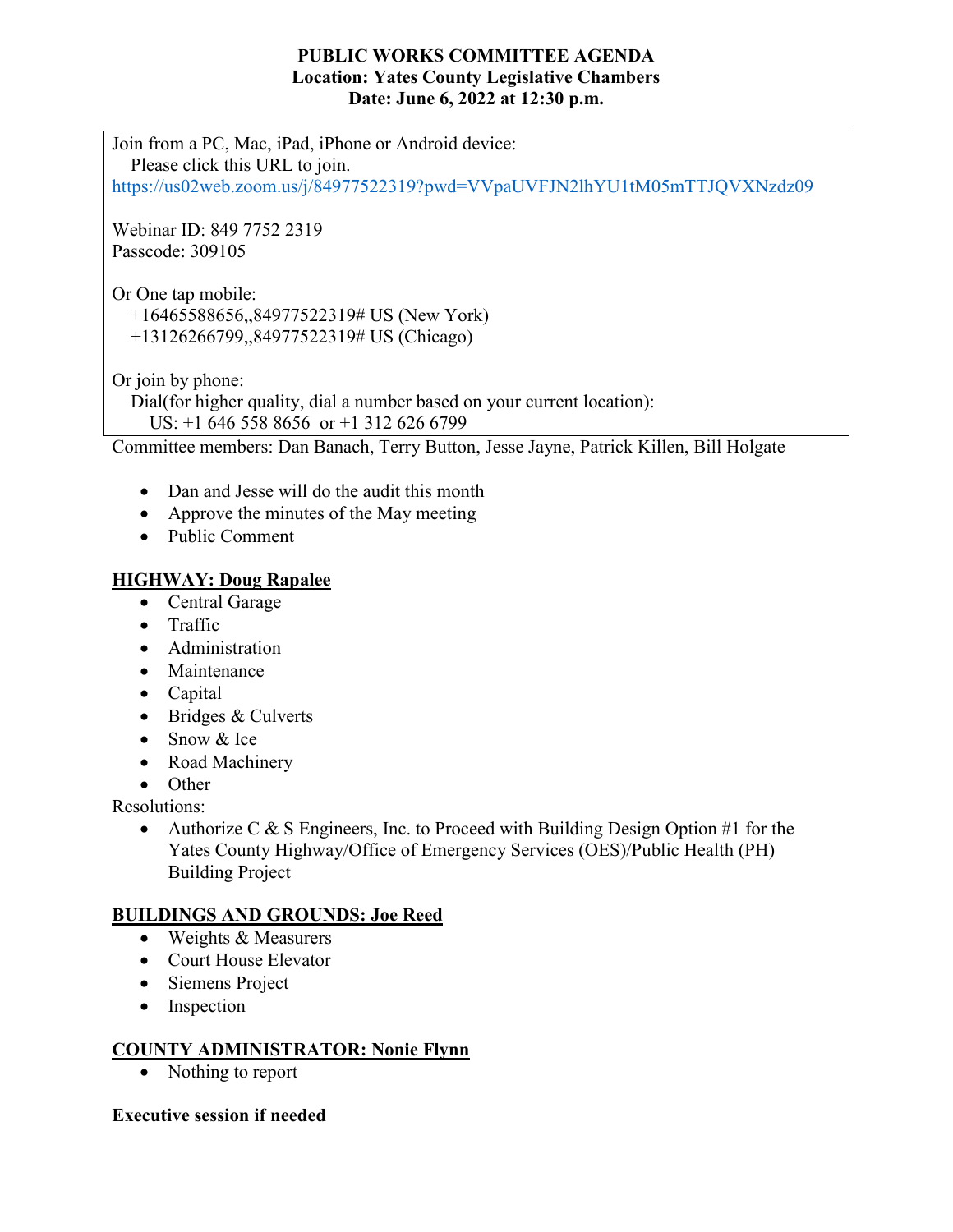# HIGHWAY DEPARTMENT **May 1, 2022 – May 31, 2022**

#### **CENTRAL GARAGE**

 $\triangleright$  Central Garage use remains steady, 5,000+ miles in May.

# **TRAFFIC**

- Working on completing installation of the School Zone signage on Havens Corners Road.
- Route 54, East Lake Road, Speed Study Status
	- o NYSDOT regional traffic engineer and safety evaluation engineer have determined a 50 mph zone is appropriate for this area (tentatively Golf course to Village of PY).
	- o Approval request has been forwarded to Albany.

# **ADMINISTRATION**

- $\triangleright$  Building Project: Meetings with C&S held on 5/4 and 5/18.
	- Floor plan is complete. Minor adjustments may be required as design progresses.
	- **Proposed Site Plan is complete. Survey & Geotechnical services are being** scheduled for mid-June.
	- C&S has provided 4 Building Exterior View Options. Committee is recommending to proceed with Option 1.
	- Construction Management (CM) Request for Proposal generated for committee review. C&S has reviewed. To be advertised in late June.
- **FEMA Flood Reimbursement Status;** 
	- o Class A Costs are obligated. Requested back-up for Class C costs have been submitted to FEMA for review.
- $\triangleright$  Begin review and preparation for 2023 Budget.
- Personnel (MEO Trainee Program);
	- $\circ$  3 offers made, All 3 accepted positions. 1 started May 18<sup>th</sup>. 1 will start June 13<sup>th</sup>.
	- $\circ$  CDL training w/ Canandaigua driving school tentatively scheduled for June 13<sup>th</sup> for 1<sup>st</sup> trainee.
- Authorization to provide 10 loads of Millings to each Town/Village in the County.
- P Resolutions:
	- o Recommendation to proceed with C&S Building Design Option 1.

# **MAINTENANCE**

- $\triangleright$  Roadside mowing started on May 16<sup>th</sup>.
- $\triangleright$  Landfill mowing, round 1 of 2, has been completed.
- $\triangleright$  Installation of new driveways on various county roads.
- $\triangleright$  Ditching on various county roads.
- Hydro-seeding on various county roads.
- $\triangleright$  Crack Seal; Scheduled to begin June 1st.
- $\triangleright$  Chip Seal (Oil & Stone); Scheduled to begin on June 28<sup>th</sup>.
- Vegetation Control; Start date TBD.

# **CAPITAL**

- $\triangleright$  Milling; Completed all Milling on May 10<sup>th</sup>.
	- o Thank you to all the Towns who sent trucks to assist us with the milling (Benton, Milo, Torrey, Jerusalem, Middlesex, Starkey & Barrington).
- $\triangleright$  Crushing of Millings commenced on May 31<sup>st</sup>.
- $\triangleright$  CR10 Paving; Binder started on May 12<sup>th</sup>. Paving completed on May 27<sup>th</sup>.
- $\triangleright$  CR1 Paving; Binder started on May 31<sup>st</sup>.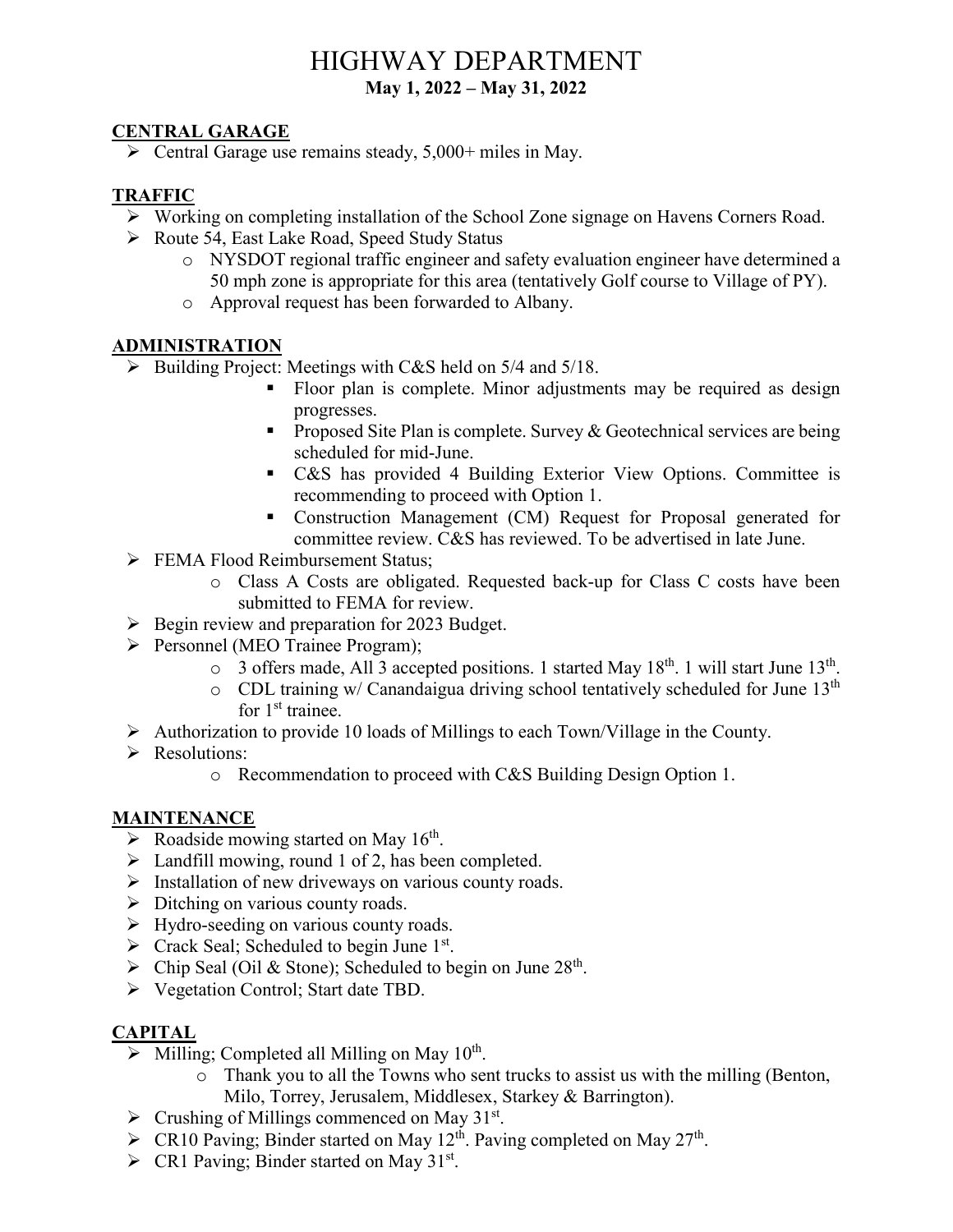- Cutting Shoulders on North Vine Valley, Lovejoy Road & Himrod Road
- Ditching on North Vine Valley, Lovejoy Road & Himrod Road.

#### **BRIDGES & CULVERTS**

- CR32 Culvert Replacement; Hauling stone to stock-pile in Guyanoga.
- $\triangleright$  Repairs to bridge deck on Pre-emption Road in Bellona.
- $\triangleright$  Main Street Bridge Curb Repair
	- o Reviewed by B&L, Repair procedure received, Curb repairs complete.
- Haley Road Bridge Project (Barton & Loguidice)
	- o Awaiting signatures to execute the State/Local Agreement (SLA).
	- o Agreement with Barton & Loguidice has been executed.

#### **SNOW & ICE**

 $\blacktriangleright$ 

# **ROAD MACHINERY**

- $\triangleright$  Still waiting for GM to post  $\frac{1}{2}$  ton pick-up pricing.
- Awaiting Delivery of new Loader & Road Widener.
- $\triangleright$  New Plow Truck tentatively scheduled to be built in October.

#### **OTHER**

- $\triangleright$  Shared Services with the Town of Milo for milling of Old Route 14A.
- $\triangleright$  Re-Connect Project Storage Pad at the Guyanoga barn is complete.

#### **AUTHORIZE C & S ENGINEERS, INC. TO PROCEED WITH BUILDING DESIGN OPTION #1 FOR THE YATES COUNTY HIGHWAY / OFFICE OF EMEGENCY SERVICES (OES) / PUBLIC HEALTH (PH) BUILDING PROJECT**

WHEREAS, Resolution No. 422-21 authorized the Chairman to sign a contract with C&S Engineers, Inc. for Engineering Services on the Yates County Highway/OES/PH building project; and

WHEREAS, C & S Engineers, Inc. has submitted four building massing options for review by the Ad Hoc Highway/OES/PH Project Committee; and

WHEREAS, upon review, the committee recommends to proceed with design option #1;

NOW, THEREFORE, BE IT RESOLVED, that C&S Engineers, Inc. is authorized to proceed with the complete design and engineering of the facility utilizing design option #1; and be it further

RESOLVED, that copies of this resolution be provided to C & S Engineers, Inc., the Highway Superintendent, the Director of Emergency Services, the Public Health Director, the Buildings & Grounds Maintenance Supervisor and the County Administrator.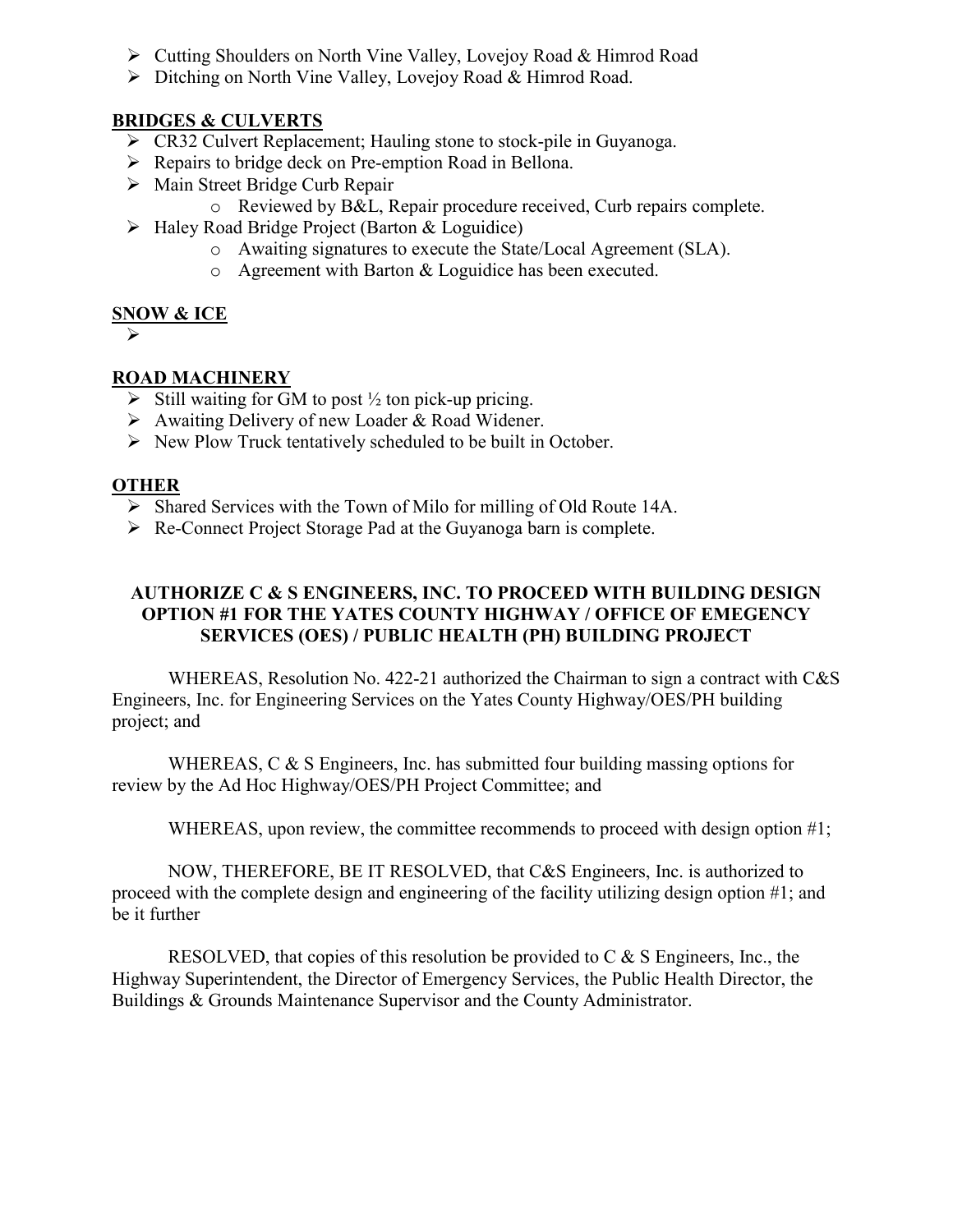#### PUBLIC WORKS COMMITTEE MEETING 6-6-2022

#### *BUILDINGS AND GROUNDS AGENDA ITEMS*

- **1- Weights and Measures:** Please see the attached report.
- **2- Courthouse Elevator:** TK Elevator has finished the elevator update and we are just waiting to get the final inspection from the elevator inspector.
- **3- Siemens Project:** Siemens was on site and we meet with IT about the requirements needed to run the updated system. Parts are ordered and onsite work should start later this month.
- **4- Inspection:** The cooling tower was started and all startup inspections and testing completed.